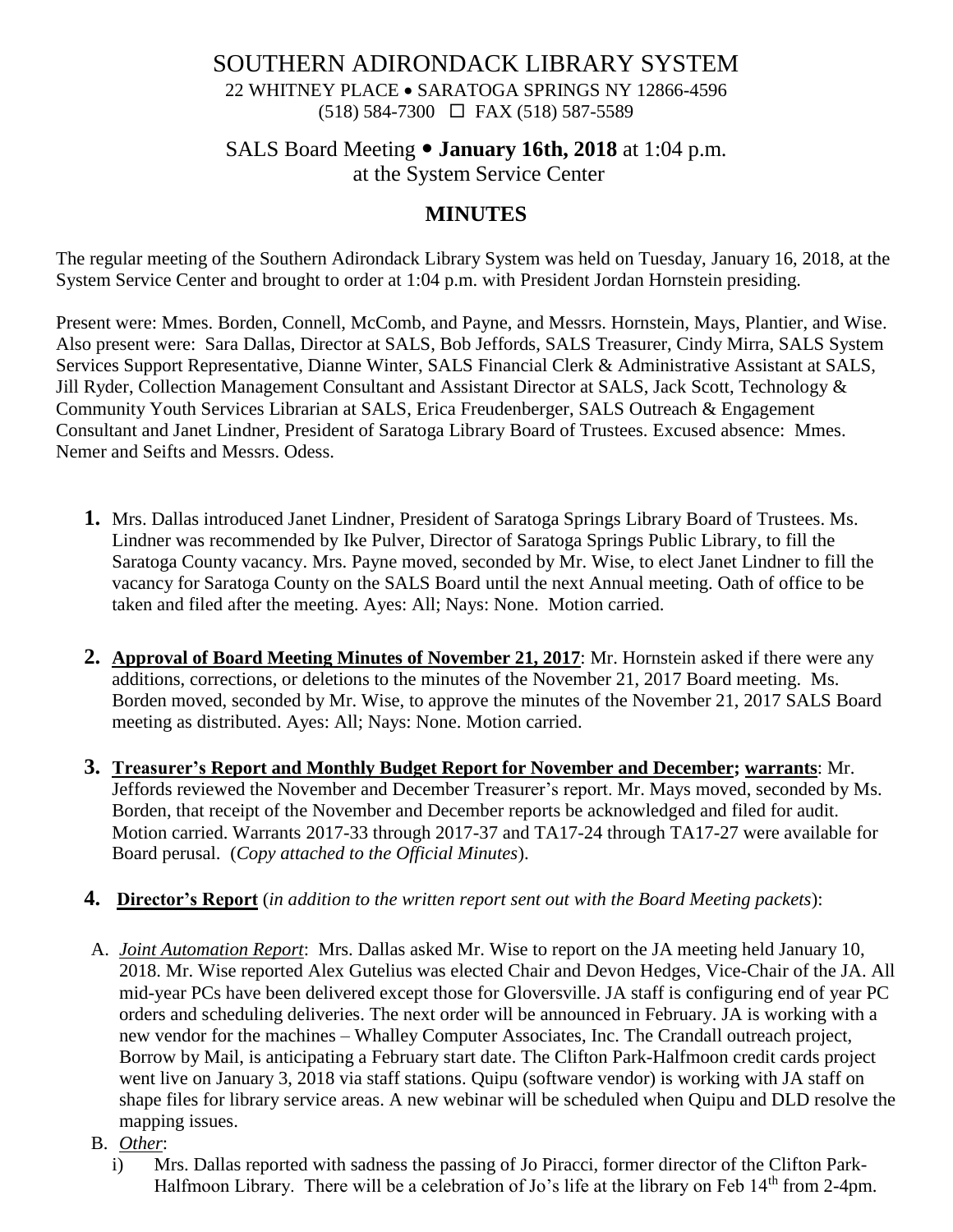#### *SALS Board Meeting Minutes, January 16, 2018 2*

- ii) Mrs. Dallas reported that Ike Pulver, Director of the Saratoga Springs Public Library, has asked the SALS Board to consider allowing a Saratoga Springs Public Library van to be parked in the SALS parking lot. Mrs. Dallas will work with Ike Pulver on the details.
- iii) Mrs. Dallas reported that this will be a difficult funding year and everyone is strongly encouraged to attend the New York Library Association's Library Advocacy day, February 28. Appointments are being scheduled.
- iv) Mrs. Dallas wrote a support letter to reduce the NYS Construction Match from 25% to 10%.
- v) The SALS attorney was contacted regarding patron privacy issues at a member library.

## **5. Committee Reports**:

- A. *Audit & Finance*: Mr. Wise reported that the JA Council approved a new fee structure for 2018 and for future years. The fees will be based upon a ratio of use and holdings among the libraries and the revenue needed each year. The revenue needed in 2018 is \$681,071. The JA fees for the member libraries for 2018 and 2019 will be determined by the POLARIS holdings and circulation calculated by the end of business December 31, 2017. The revenue needed in 2019 is \$704,908. Using the ratio formula, libraries may, for budgeting purposes, anticipate a 3.5% increase in their JA fees in 2019. Mr.Wise moved, seconded by Ms. Connell, to approve the new JA Financial formula. Ayes: All; Nays: None. Motion carried.
- B. *Building*: Mr. Mays reported on the two types of Challenge Grants, explaining the difference between the NYS Library Construction Aid and the SALS Construction Challenge Grant. This year the number of requests exceeded allocated funding in the SALS Construction Challenge Grant line. Mr. Mays moved to transfer money from the Library Services Seed Challenge Grants budget line to the Construction Grants budget line, seconded by Ms. McComb. Ayes: All; Nays: None. Motion carried.

Mr. Mays presented the twelve Construction Challenge Grants:

Argyle - \$3,124.40 - Bolton - \$5,000 - Town of Ballston - \$5,000 – Clifton Park-Halfmoon - \$5,000 Easton - \$5,000 – Greenwich - \$4,000 – Lake George - \$3,302.65 – Lake Pleasant - \$5,000 – Mechanicville- \$5,000– Schuylerville - \$5,000 –Richards Library - \$5,000—Whitehall--\$5,000

- C. *Bylaws Committee*: No report.
- D. *Central Library Aid and Services*: No report
- E. *County Aid Coordinators*: No report
- F. *Library Services:* Mr. Mays presented the Library Services Seed Challenge Grants Easton \$2,013.08, Pember \$1,922.09, Greenwich (joint application with Schuylerville and Cambridge) \$10,583, Bancroft \$2,359.44 Mr. Hornstein moved that the two Challenge Grants be approved as presented. Ayes: All; Nays: None. Motion carried.
- G. *Personnel*: No report
- H. *Trustee Nominating:* No report

## **6. Unfinished Business:** None.

## **7. New Business:**

- A. Mrs. Dallas discussed new SALS committee assignments and will be sending out an email asking for recommendations for representatives from Washington and Warren Counties to serve on the SALS Board.
- B. Mr. Mays conveyed how impressed he is with the SALS System Staff. They have done a tremendous job and he appreciates all the hard work.